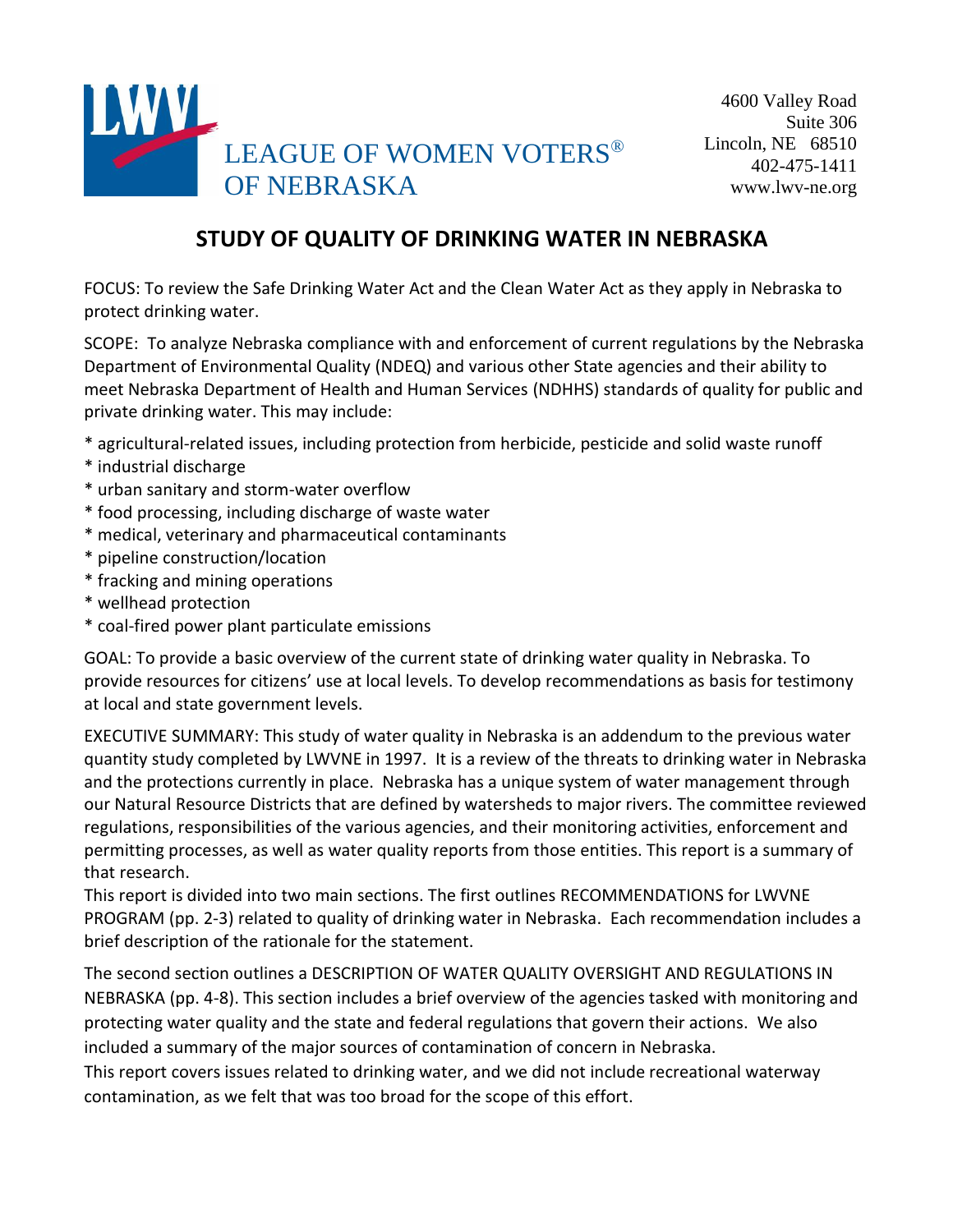# **SECTION 1: RECOMMENDATIONS for LWVNE PROGRAM**

1. The League of Women Voters of Nebraska (LWVNE) supports Legislative action that outlines a process for Nebraska Department of Health and Human Services (NDHHS), Nebraska Department of Natural Resources (NeDNR), and Nebraska Department of Environmental Quality (NDEQ) to proactively identify and manage emerging threats to human health including, but not limited to chemicals, pathogens, steroids, antibiotics, hormones and nutrient contaminants in drinking water.

> Rationale: Nebraska has historically waited for guidance from the Federal government to take action on new threats to water quality. With the recent findings that elected officials are liable for harm done to populations when drinking water is contaminated, it is prudent that Nebraska maintain a proactive position on monitoring of contaminants. Globalization and climate change have increased the risk of contamination from emerging pathogens, water scarcity and flooding.

2. The LWVNE supports exclusion of pipeline siting in areas covered by the State Wellhead Protection Program, areas around municipal and private household wells without Wellhead Protection designation and in areas where the water table is at a level that rises near to the subsurface pipeline or to the surface beneath elevated pipelines. We encourage all municipalities to protect their wellhead protection areas through local ordinances.

Rationale: It has been recognized by major corporate interests that it is important to avoid wellhead protection areas when applicable and practicable as recommended by the NDEQ. National and international corporations are required to follow recommendations from the NDEQ and will recognize local and State ordinances.

3. The LWVNE supports a Legislative Task Force for further study on the management of both point source and non-point source contamination to both surface and groundwater sources to assure that Nebraska's current regulations are appropriate and adequate to protect water quality. The task force should include both agricultural and municipal representatives and consider specifically nutrients such as nitrates, as well as herbicides, pesticides, human and veterinary pharmaceuticals, hormones and particulate pollutants including mercury.

> Rationale: Changes in concentrated agricultural practices and confinement operations, tillage of grasslands, urban landscape management, roadway runoff, and proliferation of pharmaceutical use have increased contaminants in our surface water. There is an interrelationship between surface and groundwater. Many Nebraska waterways are designated as having unsafe levels of mercury for fish consumption.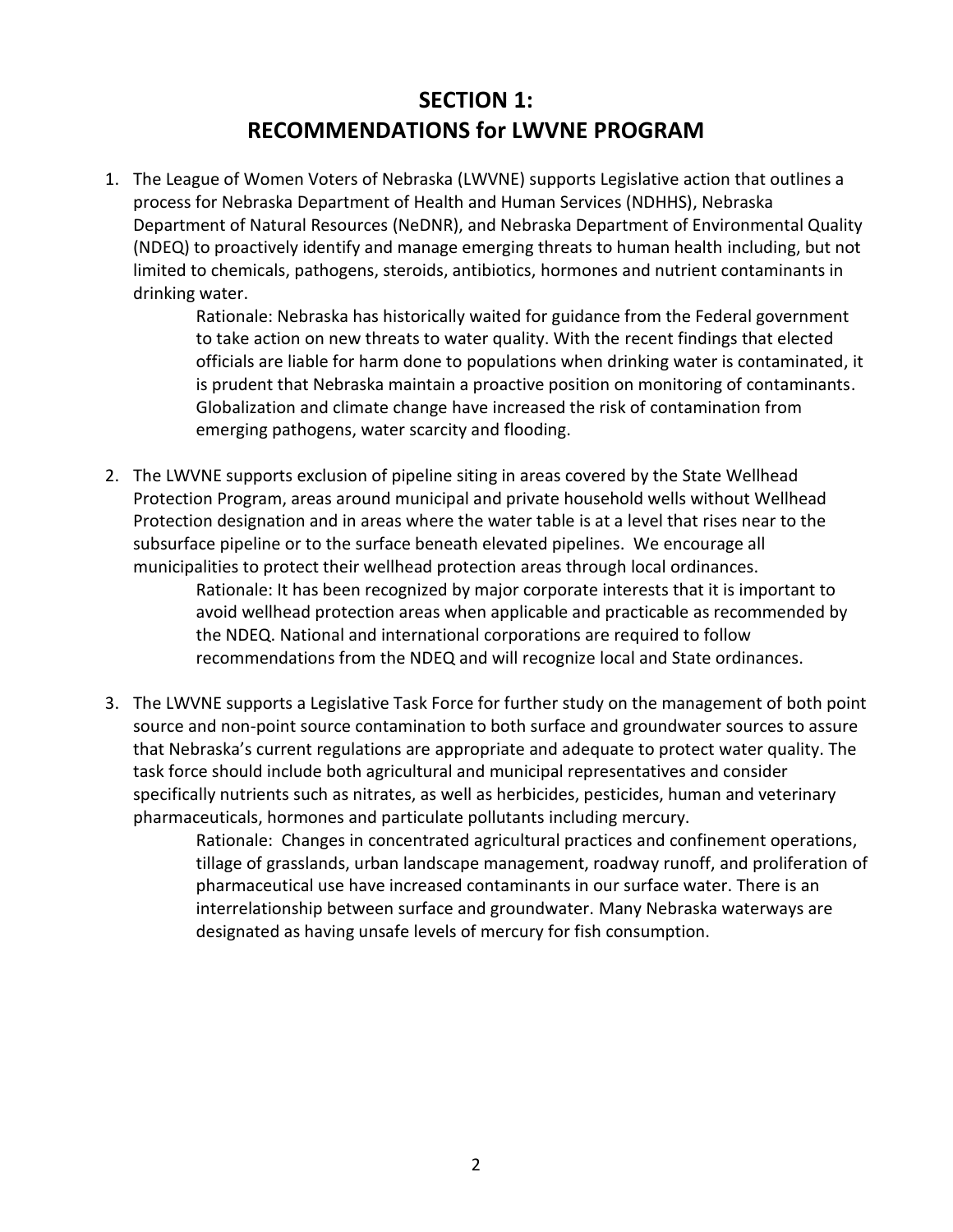4. The LWVNE supports funding of NDHHS, NeDNR, NRDs (Natural Resource Districts) and NDEQ at a level that adequately allows for staffing and programming to monitor water quality, investigate complaints, thoroughly assess permitting requests and follow-up on violations to protect Nebraskans from contamination of both surface and groundwater. Budget shortfalls should not reduce essential water quality monitoring programs. Nebraska should assure that EPA regulations are implemented immediately with staffing levels adequate to assure compliance.

> Rationale: While there is much concern about excessive regulations at the State level, these agencies provide critical protections to both surface water and groundwater. Nebraska was historically the last to implement EPA regulations under the Clean Water Act and has one of the smallest staff allotments in the country.

5. The LWVNE supports a robust educational program for private household drinking well owners in Nebraska and expansion of testing for contaminants which is currently limited to bacteria and nitrates. Local Health Departments should actively seek out property owners with private wells and provide both education and assistance with testing.

> Rationale: The Safe Drinking Water Act does not apply to private drinking water supplies. DHHS and the UN-L Extension office has a series of NebGuides for private well owners that outlines procedures for testing for contaminants in drinking water and measures to take if levels exceed acceptable concentrations.

[http://dhhs.ne.gov/publichealth/Pages/enh\\_brochures.aspx.](http://dhhs.ne.gov/publichealth/Pages/enh_brochures.aspx)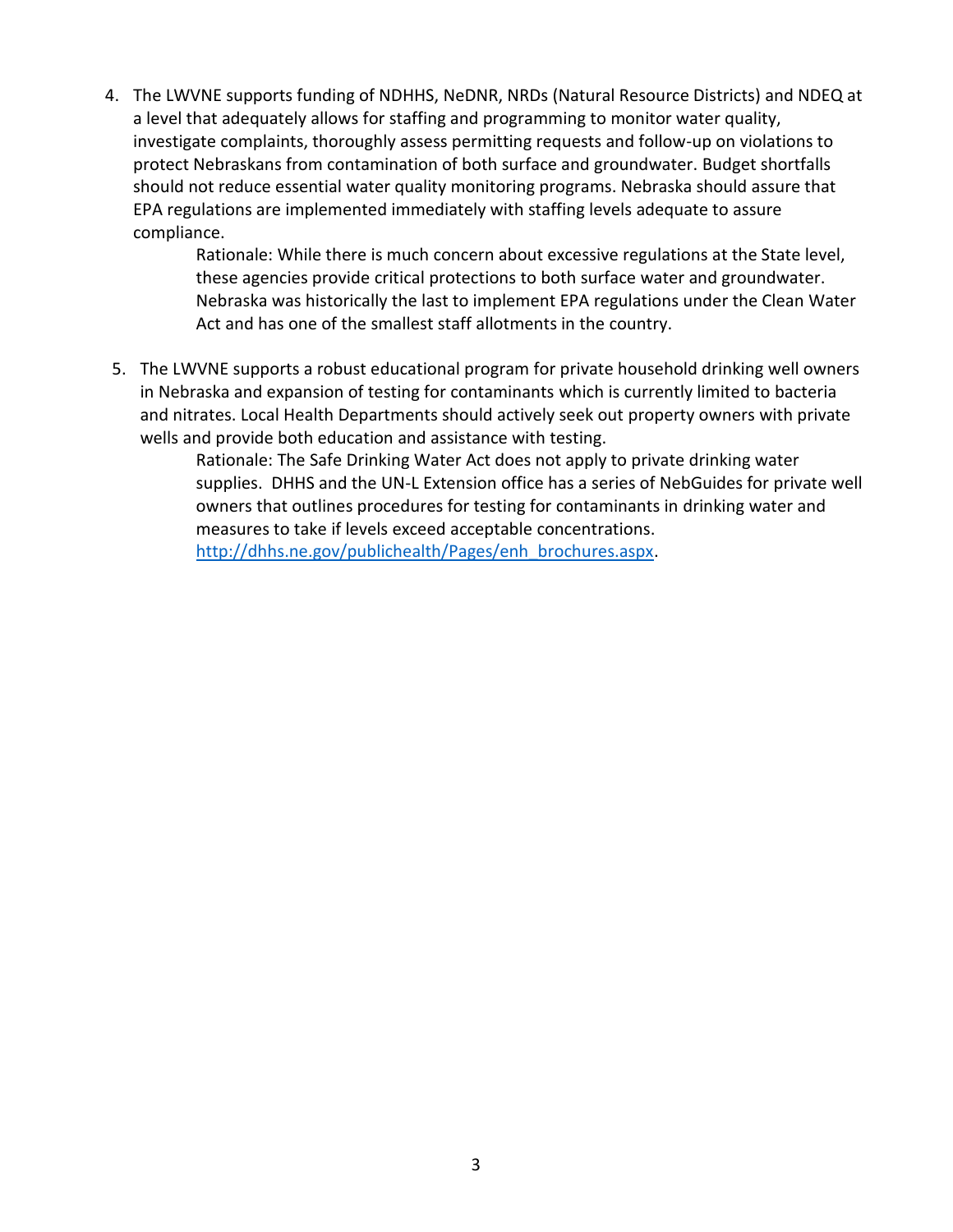# **SECTION 2:**

# **DESCRIPTION OF WATER QUALITY OVERSIGHT AND REGULATIONS IN NEBRASKA**

In 1997, the League of Women Voters of Nebraska (LWVNE) completed a water study that addressed issues related to water quantity.<sup>1</sup> In that study, there was a chapter briefly outlining "Quality Issues Relating to Water Quantity". This study builds on that information as it relates to drinking water.

# **OVERVIEW OF THE SAFE DRINKING WATER ACT (SDWA)**

#### **NDHHS and EPA responsibilities**

NDHHS is responsible for monitoring of water quality with oversight by the EPA. According to the Nebraska Department of Health and Human Services website last updated 1/5/2017, <http://dhhs.ne.gov/publichealth/> ,

"the National Safe Drinking Water Act (SDWA), signed into law Dec. 16, 1974 and strengthened by amendments in 1986 and 1996, protects human health by regulating the nation's public drinking water supply. The responsibility for ensuring safe drinking water is divided among the Federal EPA, states, tribes, water systems, and the public. The SDWA requires the U.S. EPA to set standards on drinking water contaminants that public water systems are required to meet. This included about 10 standards in the 1970s, but more than 90 standards today."

"The Nebraska Safe Drinking Water Act mimics this federal regulation. Nebraska's drinking water program has 1,375 public water systems, serving most of its 1.7 million residents. Ground water is the source for most of Nebraska's drinking water. Only five public water systems in the state get their drinking water from surface water sources." Those water systems are Beaver Lake, Blair, Cedar-Knox Rural Water District, Chadron, and Metro Utilities District (MUD). <sup>6</sup>

#### **Wellhead Protection**

"The State Wellhead Protection program is a voluntary program, which assists communities and other public water suppliers in preventing contamination of their water supplies. The Nebraska Legislature passed LB 1161 in 1998 (Neb. Rev. Stat. §46-1501 - 46-1509), authorizing the Wellhead Protection Area Act. This Act sets up a process for public water supply systems to use if they choose to implement a local Wellhead Protection plan. One hundred eleven community water supplies have approved Wellhead Protection Plans as of October 1, 2016" (p. 69)<sup>3</sup>.NDEQ has recommended that major crude oil pipelines avoid wellhead protection areas.

#### **REGULATION OF NEBRASKA WATERS**

**Nebraska Department of Natural Resources (NeDNR) and the Natural Resource Districts (NRDs)** In March 2015, Dr. Ann Bleed, former Director of NeDNR, and Nebraska State hydrologist, outlined the current responsibility for water quality in Nebraska's Natural Resources: An Assessment of a Large-Scale Locally Controlled Water Governance Framework:

For the management of water quality, the Legislature also gave authority to the NRDs to implement rules and regulations to prevent groundwater contamination from non-point sources of pollution, but at the same time, to comply with the federal Environmental Protection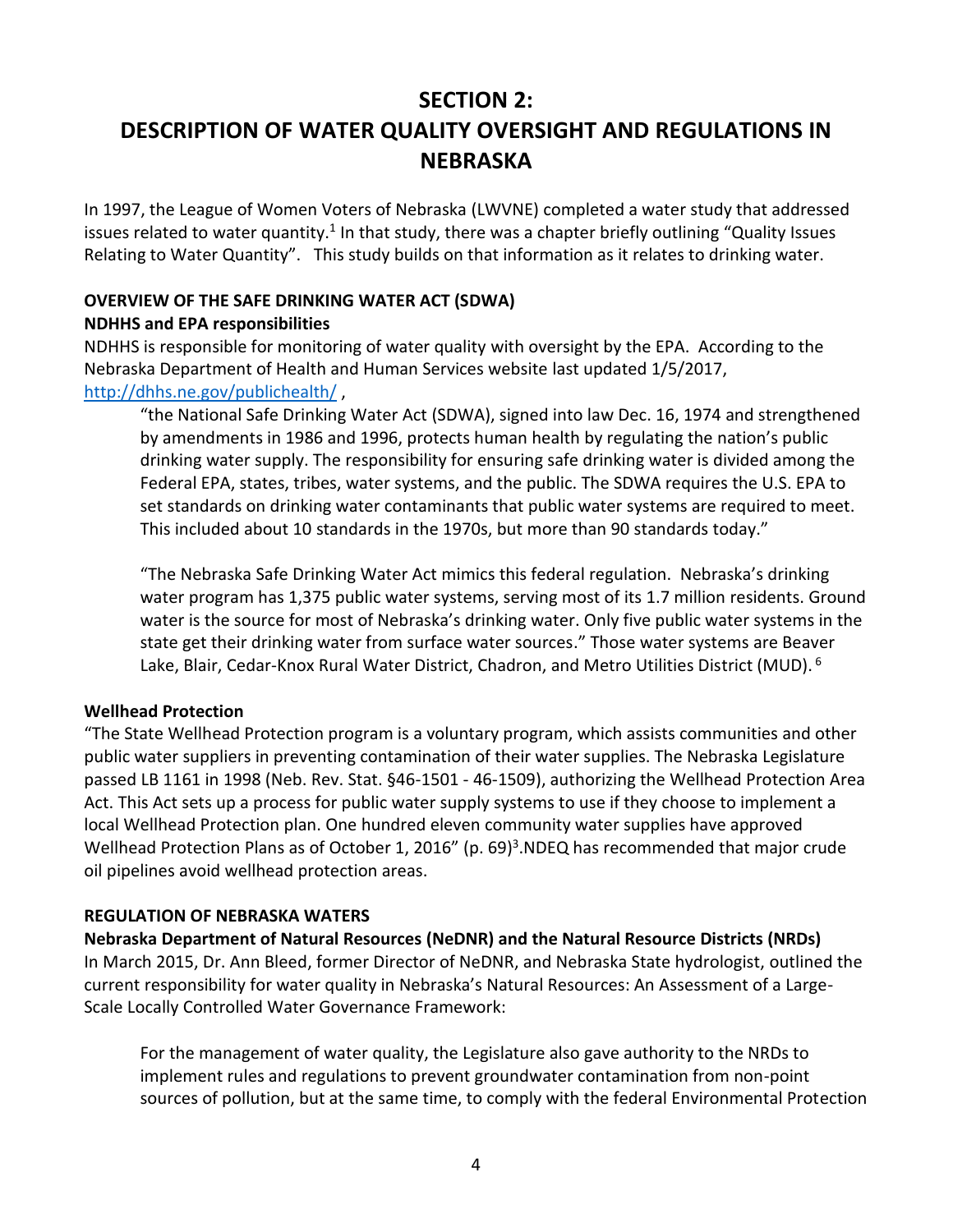Act, the Legislature gave authority to the State Department of Environmental Quality to determine whether an area needs to be designated for the protection of groundwater quality (Peterson et al. 1993).

If protection is needed, the State Department of Environmental Quality is to work with the affected Natural Resource District (NRD) to develop an acceptable groundwater quality management plan and rules to implement the plan. The law also authorizes the State Department of Environmental Quality to specify and implement rules on their own if the state and the NRD cannot agree on an acceptable plan (Neb. Rev. Stat. §46722-734).

Today in Nebraska, surface water is administered by the State DNR under the appropriative rights doctrine. Groundwater is administered by 23 locally elected Natural Resources District Boards (NRDs) under a modified correlative rights/reasonable use legal framework. Where surface water and groundwater are hydrologically connected and either fully or over appropriated, the State Department of Natural Resources (DNR) and the NRD collaborate on an integrated management plan for the district. The NRDs are also to work with the State Department of Environmental Quality to prevent groundwater contamination. (p.40).<sup>2</sup>

#### **Overview of water quality rules by the NRDs**

"There is a great deal of variation in the rules for managing water quality among the NRDs. All NRDs have monitoring programs for the detection of water quality contamination. In many cases, if there is an indication of a rise in contamination, the level of monitoring will be increased.

All NRDs have established a contaminant level, which if exceeded, will trigger the development of a special management area. The actual trigger is usually defined as a certain percentage of the wells tested that are at or above a certain percentage of the maximum contaminant limit (MCL) that has been established by the federal government. In Nebraska, the major contaminant of concern is nitrate nitrogen, which has an MCL of 10 parts per million. When a special management area is developed, the NRD implements rules to address the problem." (p. 136-137).<sup>2</sup>

# **NDEQ Responsibilities**

Legislation passed in 2001 directed NDEQ to issue an annual report concerning the quality of groundwater in Nebraska. These reports can be found on the NDEQ's website [http://deq.ne.gov.](http://deq.ne.gov/) Data from the Nebraska Department of Agriculture, University of Nebraska-Lincoln and NDEQ that are used in this report are accessible on the Department of Natural Resources Website, [http://dnr.ne.gov.](http://dnr.ne.gov/)

Section 319 Federal grants are used to address both surface water and groundwater quality concerns through watershed treatment and lake renovation. "Beginning in SFY2004, funds were set aside from the Drinking Water State Revolving Fund (DWSRF) to finance source water protection projects statewide. Funds are provided to political subdivisions that operate a public water system serving a population of 10,000 or less. Eligible activities address drinking water quality, quantity, and/or education within the source water protection area" (p. 72). $3$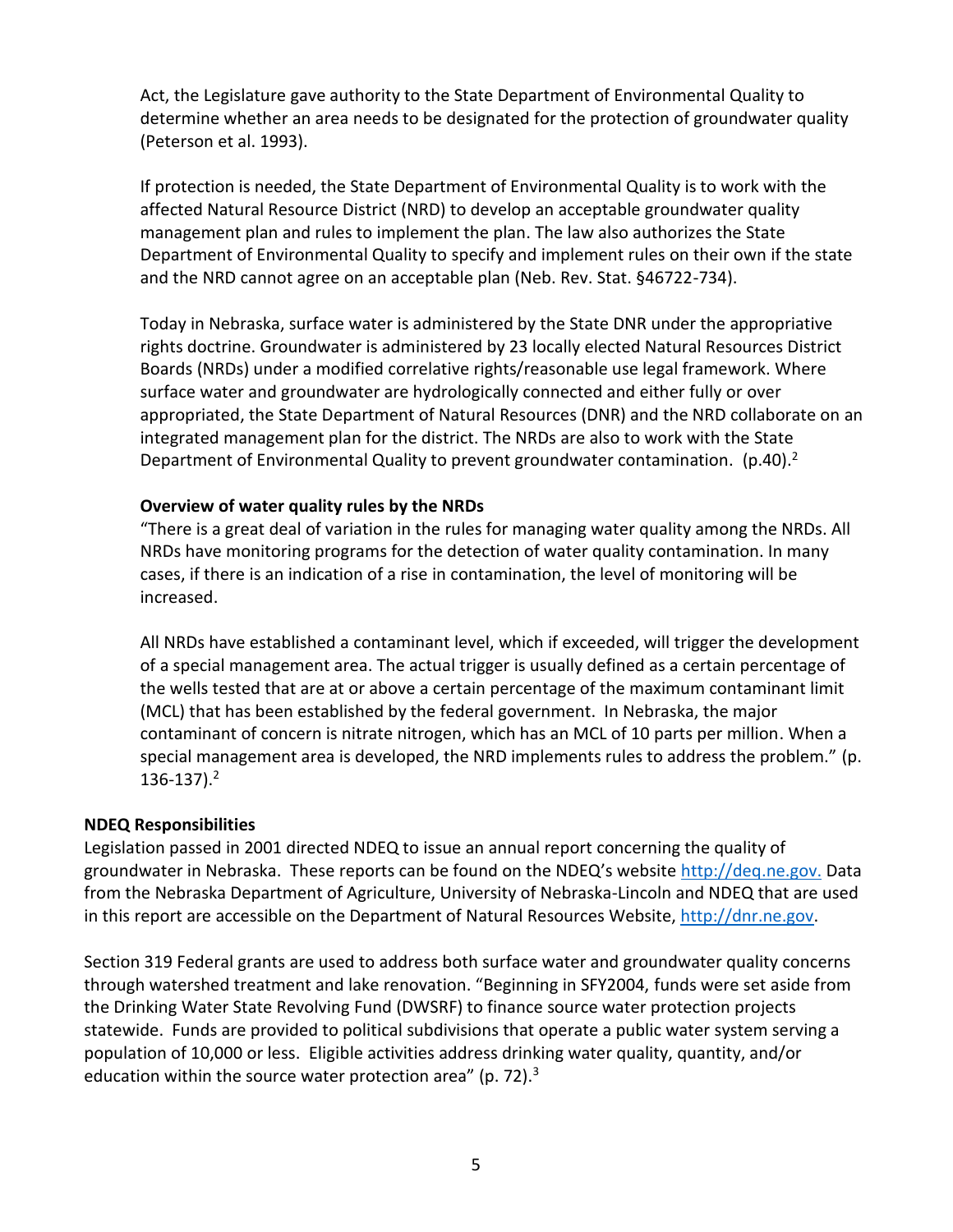# **SOURCES OF WATER CONTAMINATION**

#### **Point and Non-Point Source Pollution**

Water contamination may be defined as Point Source or Non-Point Source. Point Source pollution is any single identifiable source from which pollutants are discharged. These include superfund cleanup sites, waste dumps, as well as sanitary and storm sewers. Additionally, this could include hazardous waste and agricultural chemical storage sites, pipelines and livestock sewage lagoons. Non-Point Source pollution originates from diffuse area, without well-defined sources such as nutrients and chemicals washed off of fields and urban landscapes.

Point source pollution is well regulated by NDEQ, while non-point source contamination is more difficult to detect and regulate.

#### **Superfund Site Cleanup**

Nebraska has ongoing interest in the status of Superfund cleanup by the State and Federal Government. "The Comprehensive Environmental Response, Compensation and Liability Act (CERCLA) became federal law in 1980. CERCLA established what has commonly become known as Superfund to deal with known or suspected contamination at inactive commercial/ industrial/military facilities or socalled 'uncontrolled hazardous waste or abandoned sites'. The nation's most contaminated sites are listed on the Superfund National Priorities List. Nebraska has 16 active and one proposed National Priorities List sites" (p. 32).

#### **Nitrate pollution**

In a 2017 report, the Nebraska Water Center outlined the risks and possible solutions posed for Nebraska from increased Nitrates in our drinking water.

"Consumption of groundwater with nitrate-N above the U.S. Environmental Protection Agency (EPA) maximum contaminant level of 10 parts per million has been linked to a number of human health concerns, including blue baby syndrome (methemoglobinemia), which can reduce the ability of blood to carry oxygen in infants, unborn children, and the elderly." "Previous groundwater quality studies, including those conducted by the University of Nebraska-Lincoln's Conservation and Survey Division that began more than 25 years ago, noted area aquifers are particularly vulnerable to contamination, primarily from agricultural sources of nitrogen. Historical use, and in some cases overapplication of fertilizer, has led to increased concentrations of groundwater nitrates. Increased groundwater nitrate is a common problem throughout Nebraska."

"With a recent EPA grant and support from the U.S. Department of Agriculture/Natural Resource Conservation Service through the National Water Quality Initiative some NRDs will provide cost sharing assistance to producers who implement best management practices (BMPs)."

"Nitrates are not the only chemical that may end up in drinking water where sandy soils, heavy water use or improper/outdated well construction can allow pesticides, bacteria, and other contaminants such as uranium and arsenic to enter water supplies at levels threatening human health."<sup>5</sup>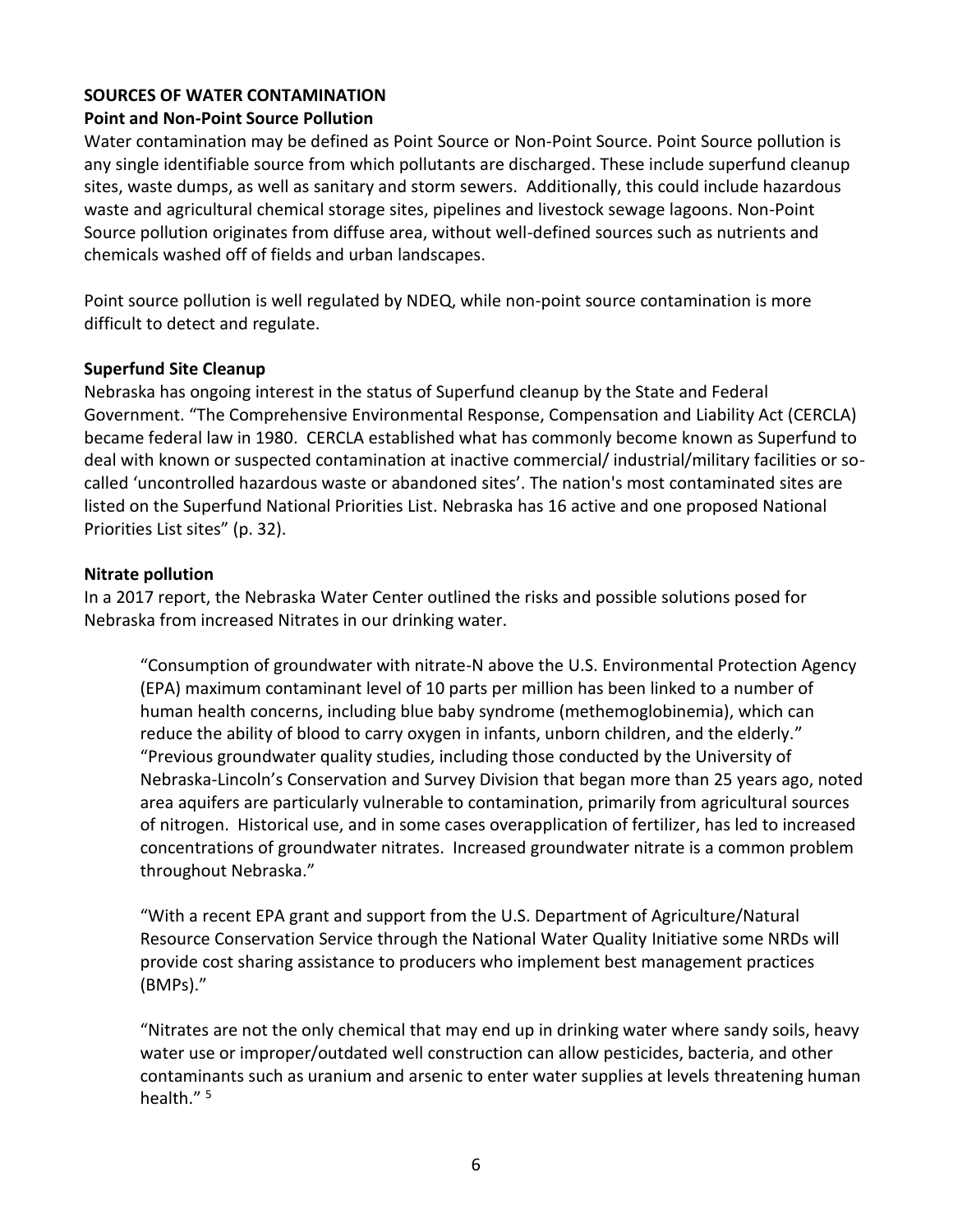Northeast Nebraska's Upper and Lower Elkhorn, Lewis and Clark, and Lower Niobrara Natural Resources Districts are Participating in the EPA grant program. The area "is a 756 square mile region covering portions of Antelope, Knox, and Pierce counties. The area has a population of more than 7,000 and a complex mixture of heavily farmed, well drained sandy soils and shallow water tables that contribute to a "perfect storm" for groundwater nitrate contamination."<sup>5</sup>

# **Chemical Containment**

Title 198 - Rules and Regulations Pertaining to Agricultural Chemical Containment outlines regulations for the Agricultural Chemical Containment program regulating the construction and use of commercial and private facilities for the storage, loading, and rinsing activities of bulk liquid fertilizers and bulk liquid and dry pesticides. Although no permit or registration is required, the operation must have a construction plan for the facility and a management program. The NDEQ and the Nebraska Department of Agriculture have a cooperative agreement that outlines the procedure for coordinating inspection activities between the two agencies. The agreement enhances the communication between the agencies and provides specific protocols to be followed when investigating Agricultural Chemical Containment complaints. In FY2016, [NDEQ] Agriculture Section staff conducted a total of 13 complaint investigations of suspected releases related to agricultural chemical containment systems.  $(p. 61).<sup>3</sup>$ 

# **Livestock Waste Control**

Nebraska Department of Environmental Quality has implemented the Livestock Waste Control Program (LWC). NDEQ "is charged with the overall responsibility to protect Nebraska's surface water and groundwater from discharge of livestock waste from any of the thousands of Animal Feeding Operations (AFOs) in Nebraska. The LWC program primarily focuses on the 733 active large Concentrated Animal Feeding Operations (CAFOs) required to have permits, but also works with approximately 2,000 Medium AFOs. The LWC Program uses inspections, permitting, and periodic monitoring to fulfill this responsibility." (p. 57)<sup>3</sup>.

# **Chemigation or Direct Application of Nutrients and Chemicals**

The NDEQ also manages a "Chemigation program, which functions in cooperation with Nebraska's 23 Natural Resources Districts (NRDs). The two agencies work to ensure that users of irrigation systems applying fertilizers and pesticides do not contaminate the sources of irrigation water. These regulations are contained in Title 195 – Chemigation Regulations.

The NRDs inspect irrigation systems and issue site permits for specific safety equipment that is required to be installed on systems that chemigate. [Chemigation is the injection of any chemical such as nitrogen, phosphorus or a pesticide into irrigation water and applied to the land using the irrigation system.] Chemigation permits for chemigation sites are issued annually, and are reported to the Department on a calendar year basis. Since permitting began in 1987, the total number of annual permits issued has followed an upward trend with NRDs issuing 29,457 chemigation permits in 2015, a two percent increase over 2014 permits issued." (p. 61). 3

# **Grassland Conversion to Cropland**

Not directly related to water quality, but certainly contributing to nonpoint source runoff issues is grassland conversion to cropland. Responding to a USDA Farm Services Agency (FSA) study the